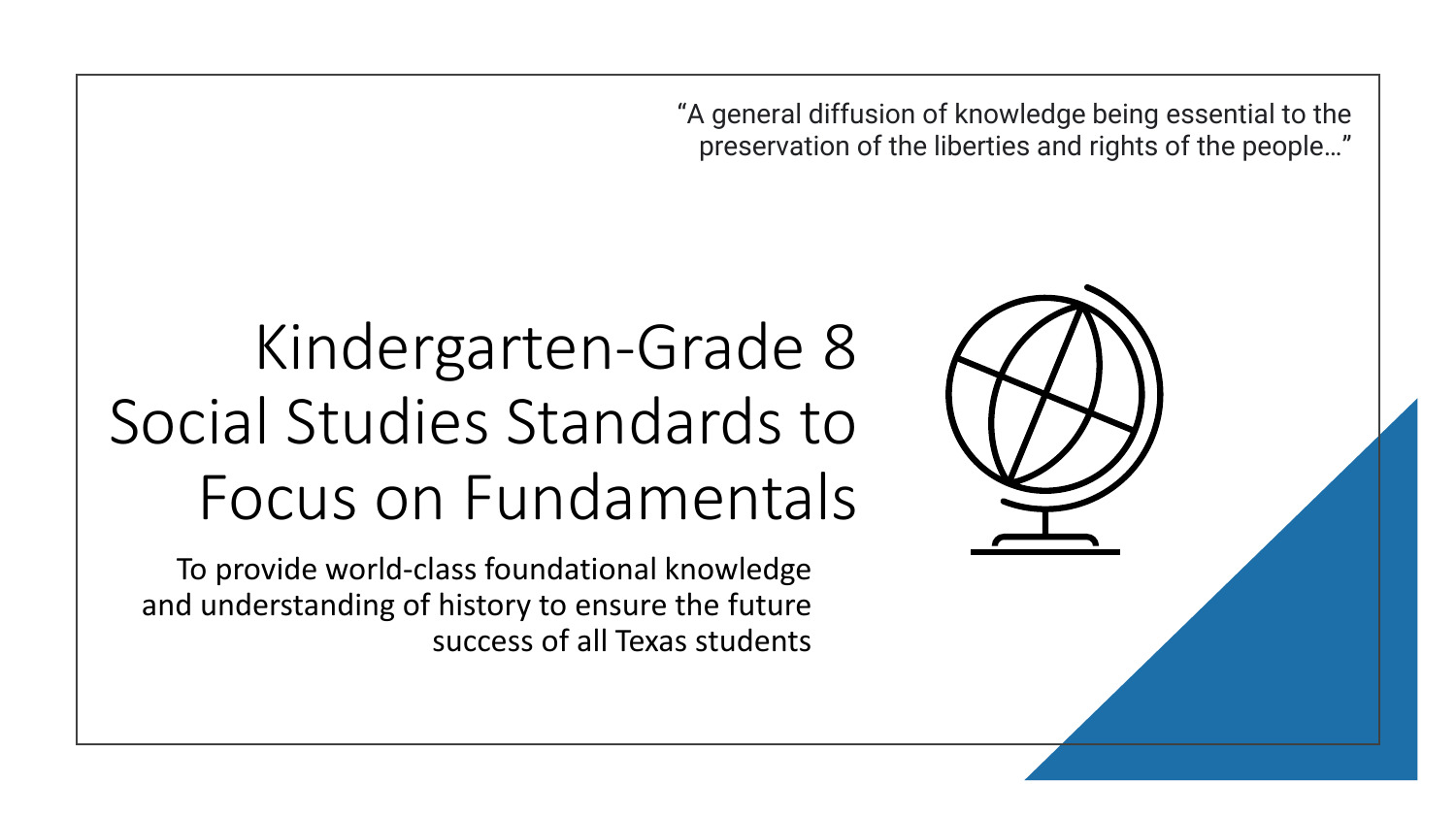## Content advisors recommend organizing the K-3 social studies TEKS around themes

Content Advisor Consensus Recommendations, Recommendation #4

"For grades K–3, concepts should be taught through the lenses of local, state, national, and world experiences."

#### **Framework #1**

Kindergarten: Foundation Grade 1: Local and Global Cultures Grade 2: Interacting with the World Around Us Grade 3: Impact of Early Civilizations

#### **Framework #2**

Kindergarten: Foundations for Learning

1st Grade: My Family, My Community, My State, and My Country

2nd Grade: Our Diversity and Our Shared Traditions and Heritage

3rd Grade: People Who Left a Mark on Texas, the Nation, and the World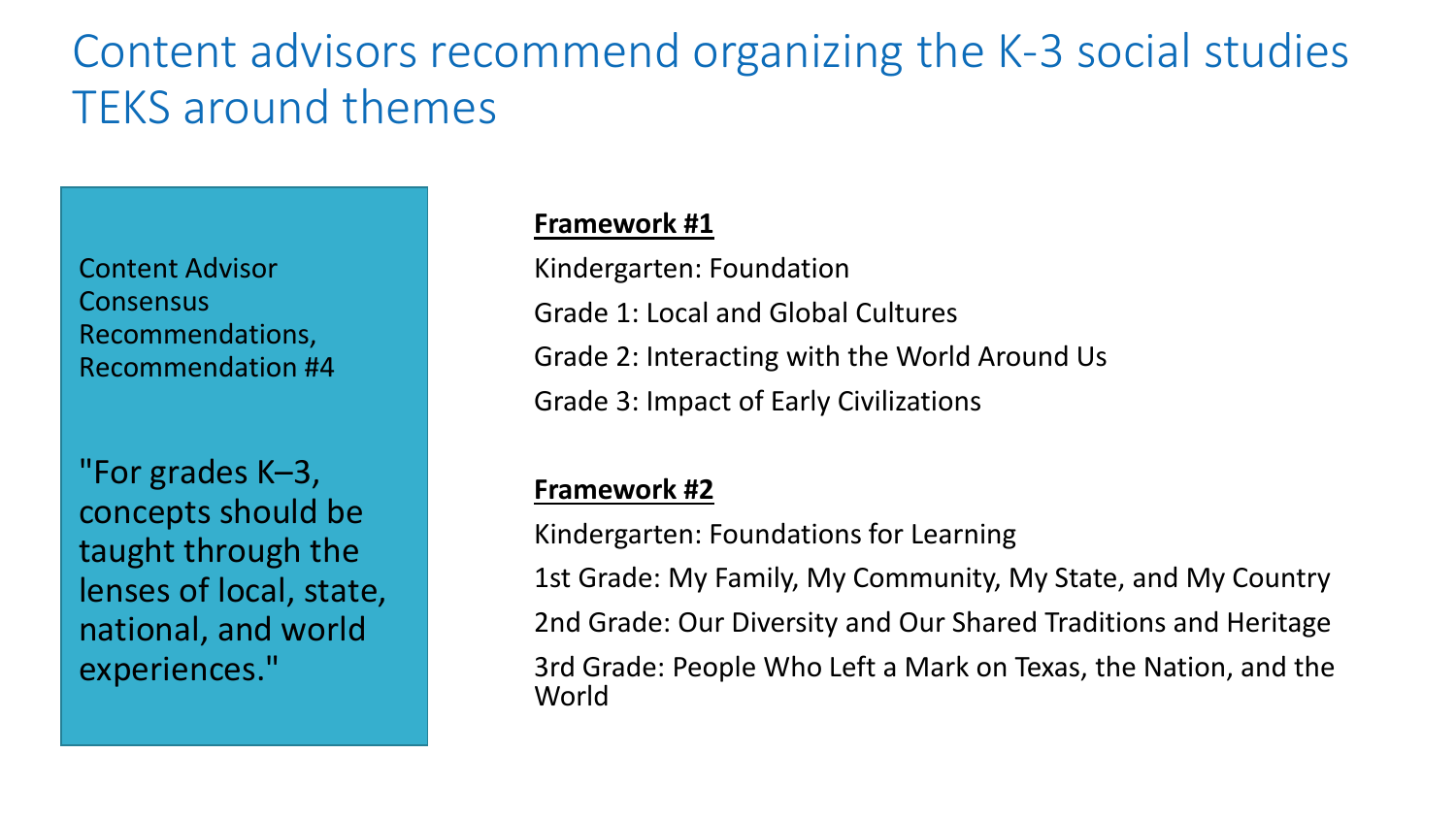## High school TEKS review workgroups recommend moving content to earlier grades

Examples of content currently found in HS they recommend should be in earlier grades:

#### **High School World History**

- 8000 BC to 500 BC: the development of agriculture and the development of the river valley civilizations
- 500 BC to AD 600: the development of the classical civilizations of Greece, Rome, Persia, India (Maurya and Gupta), China (Zhou, Qin, and Han), and the development of major world religions
- Roman Catholicism and Eastern Orthodoxy as social and political factors in medieval Europe and the Byzantine Empire
- Development of the political/social system of feudalism and the economic system of manorialism
- Contributions of the Crusades, the Black Death, and the Hundred Years' War to the end of medieval Europe
- Major political, economic, and cultural developments in Tang and Song China and impact on Eastern Asia
- Silk Road and the African gold-salt trade

### **High School U.S. Government**

- significant individuals in the field of government and politics, including John Marshall
- how the federal government serves the purposes set forth in the Preamble to the U.S. Constitution
- constitutional provisions for limiting the role of government, including republicanism, checks and balances, federalism, separation of powers, popular sovereignty, and individual rights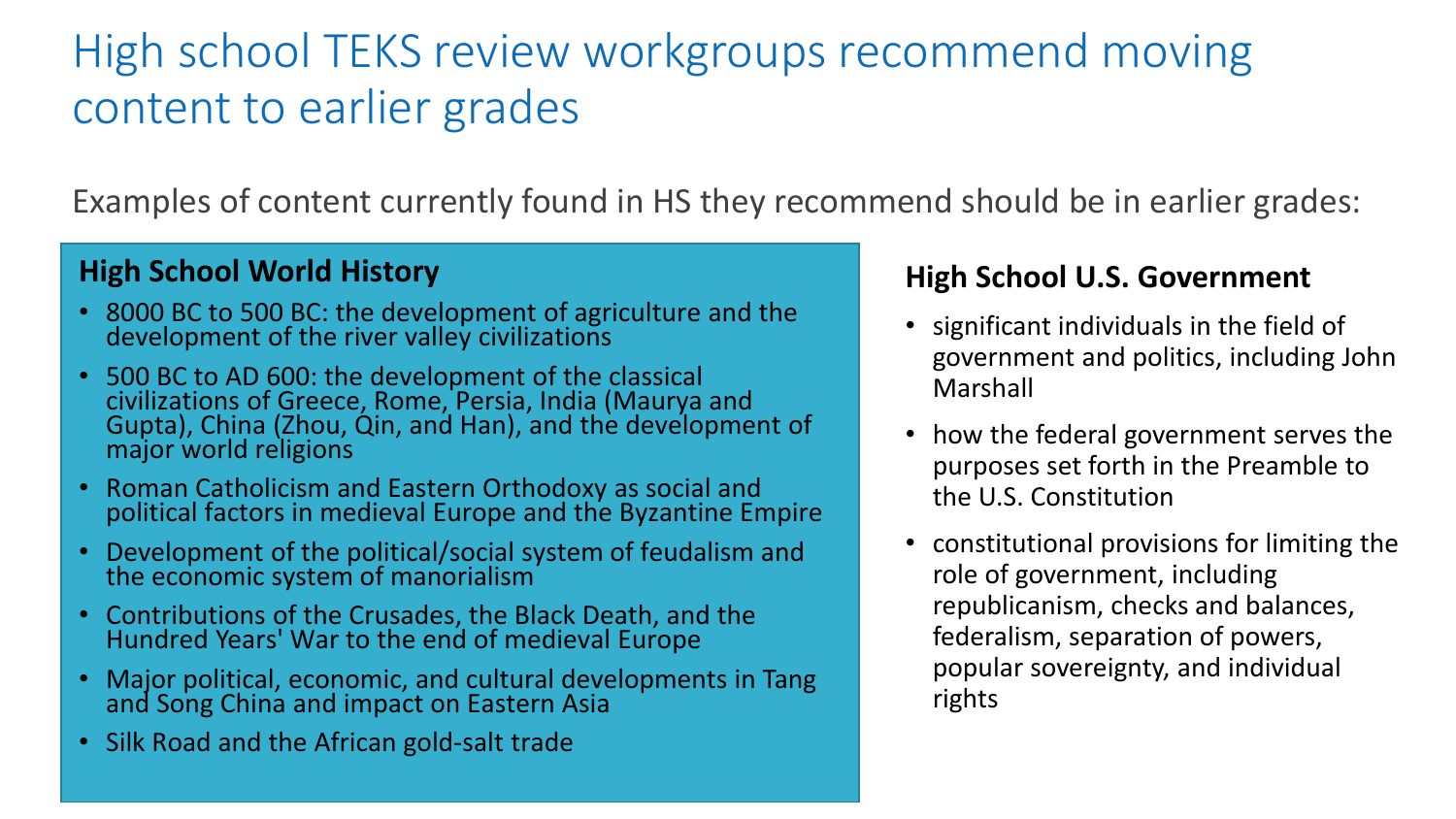Content advisors recommend introducing more coverage of world history before high school

### **Framework #1 and #2**

Grade 5—

World Geography and History 1 [to about 1400/1450ish]

Grade 6—

World Geography and History 2 [from about 1400/1450ish]

Content Advisor Consensus Recommendations, Recommendation #4

"Students should experience an increasingly complex understanding of the world around them and their place in it."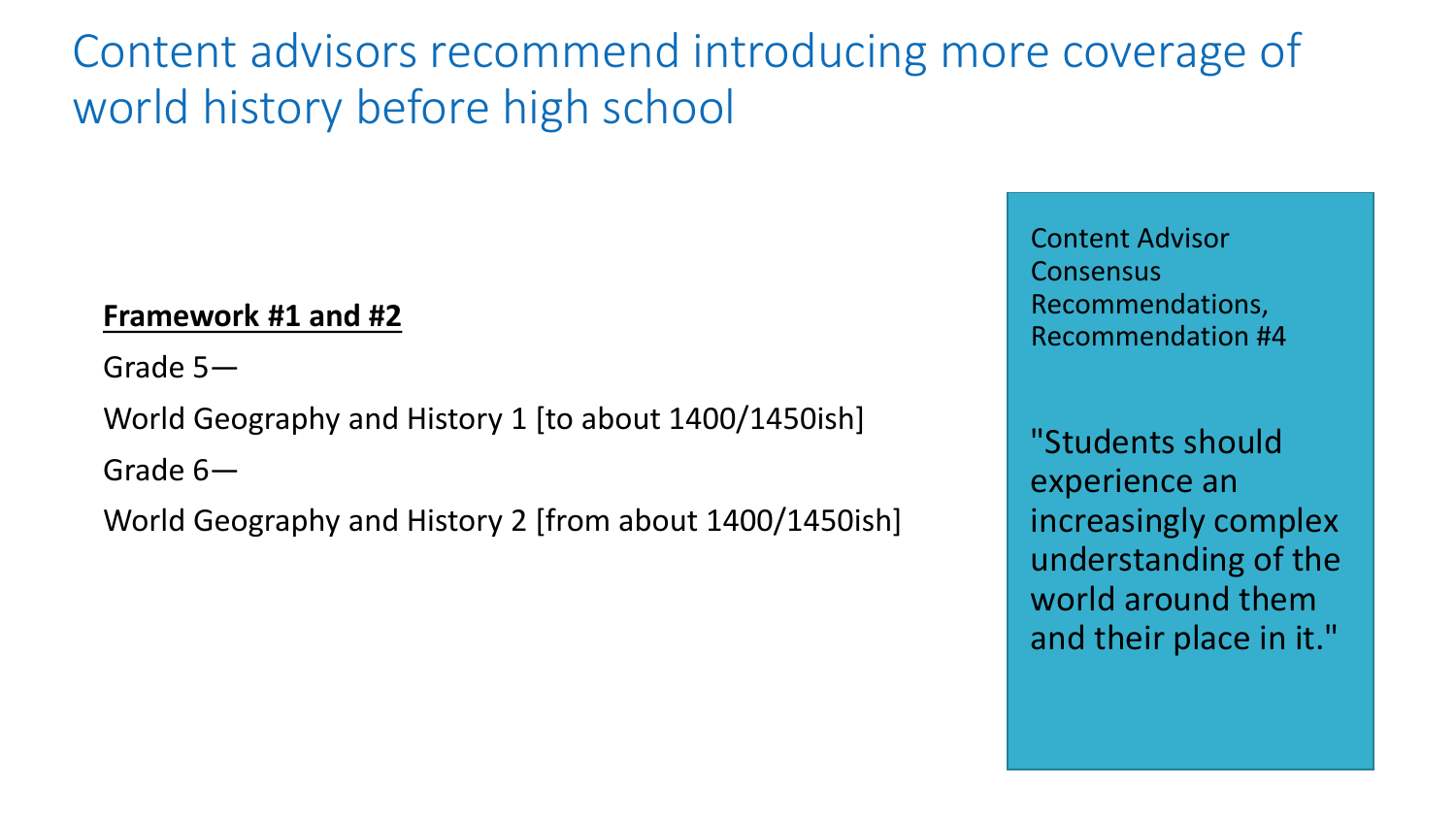## Content advisors recommend increasing the specificity of the social studies TEKS

Content Advisor Consensus Recommendations, Recommendation #6

"Additionally, we recommend an increase in the specificity of the standards. Teachers should have a clear understanding of what students should know and be able to do at the end of the course."

### **Student Expectations in Current Kindergarten TEKS**

• Locate places on the school campus and describe their relative locations

### **More Specific Student Expectations**

- Locate on a world map or globe the continents and oceans
- Identify contributions of historical figures, including Stephen F. Austin, George Washington, Christopher Columbus, and José Antonio Navarro, who helped to shape the state and nation
- Identify George Washington and Stephen F. Austin and explain why cities are named after them, based on texts read or read aloud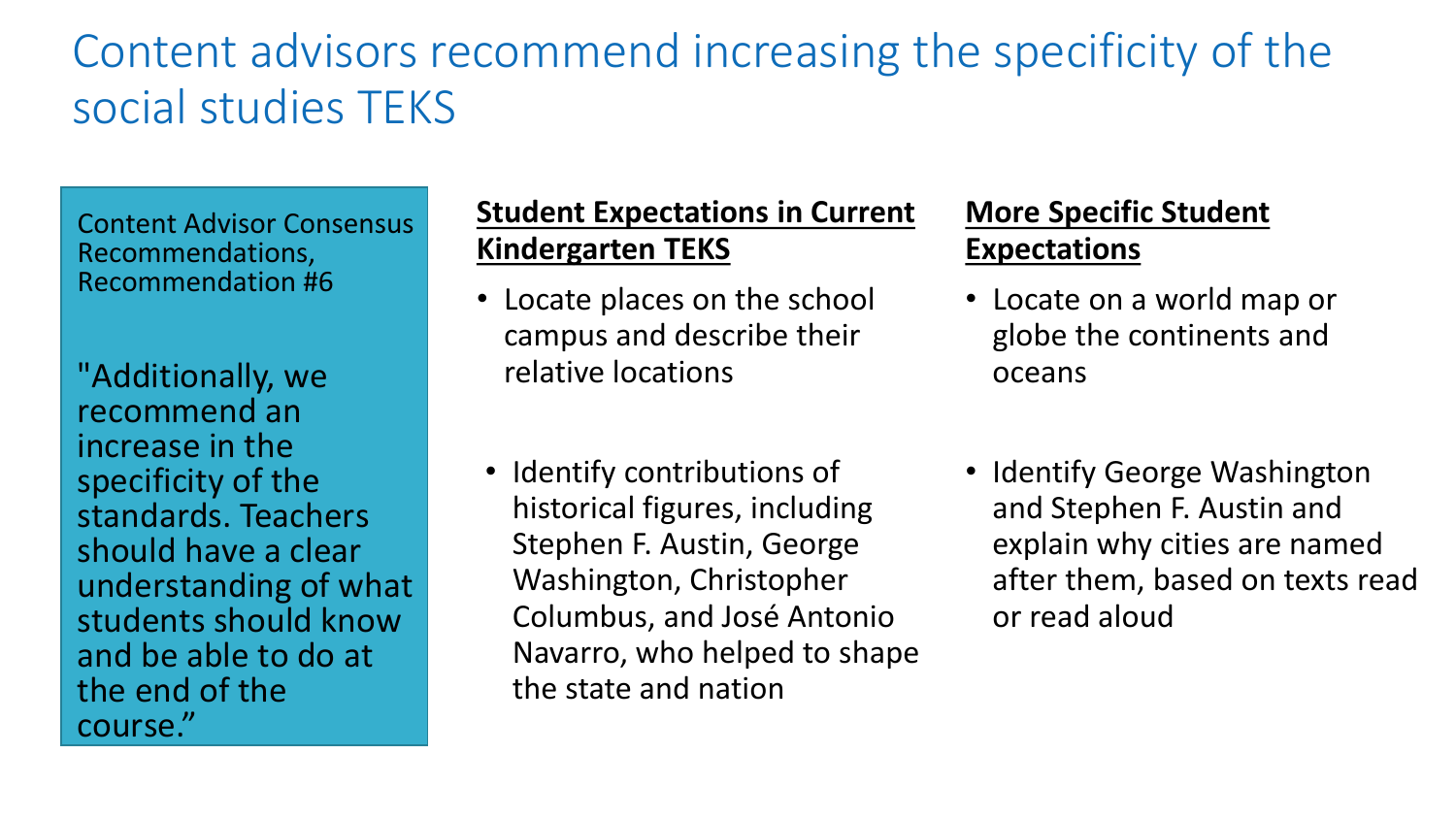A reorganized K-8 social studies framework can increase historical understanding among students, by:

- 1. Adding more content knowledge in kindergarten-grade 2 will result in the following:
	- less emphasis on broad concepts
	- more emphasis on historical facts
		- stories of key people, places, events, and ideas
		- exposure in K-2 helps better establish memories when studying those people, places, events, and ideas in more depth in later grades
- 2. Coherently covering key people, events, and ideas in Texas,

U.S., and world history across grades 3-8 will result in the following:

- 3. elimination of content that is disconnected by geography and time
- 4. more content organized chronologically (and geographically)
	- About 7000 years of world, U.S., and Texas history covered in ways that more fully establish the causes and effects relate to major historical people, events, and ideas by covering topics in linear order and connected to geography
	- constantly spiraling and deepening memories formed on each topic, coherently across grades 3-8

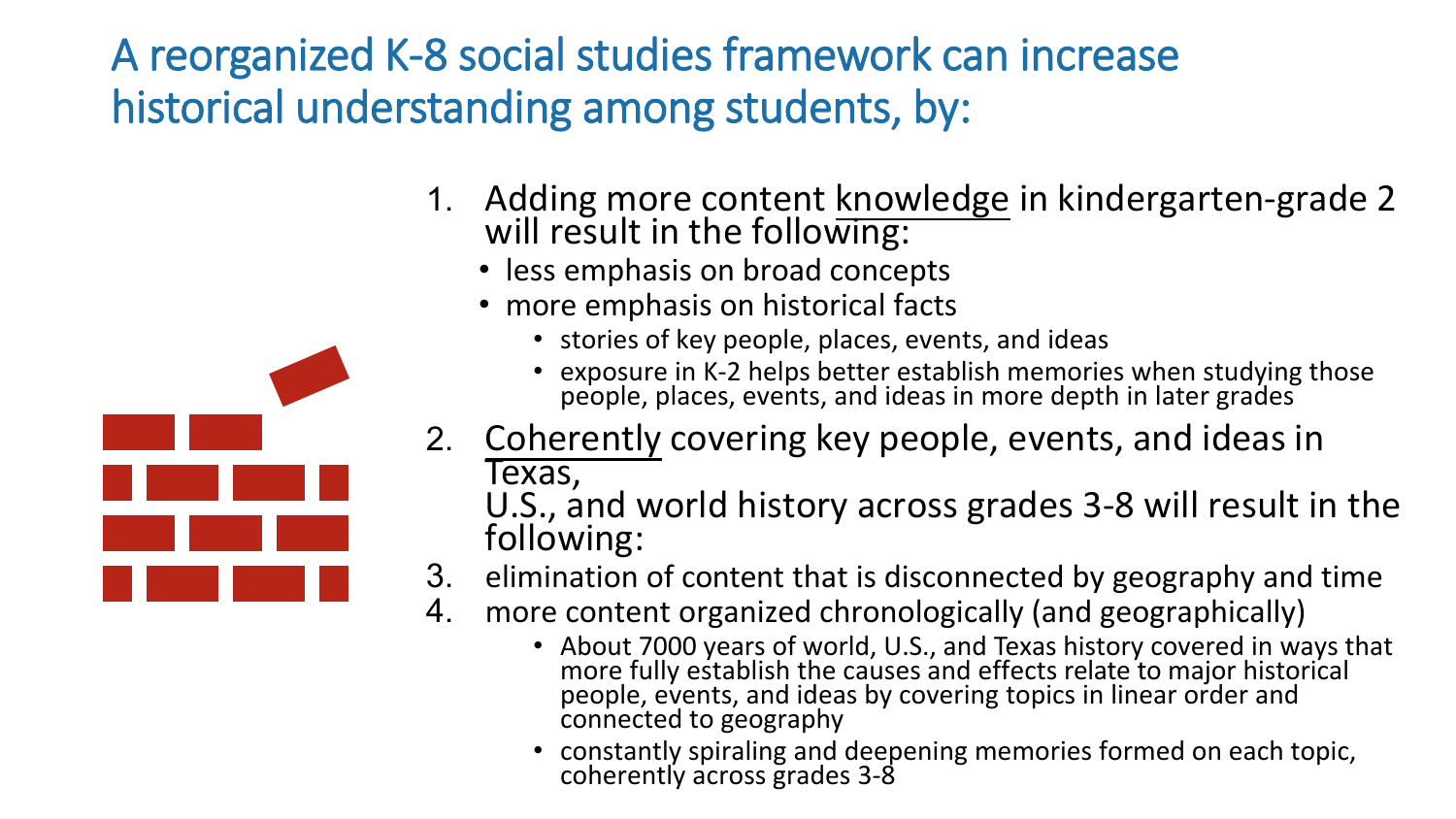# Reorganized K-8 social studies TEKS could feature a "3 year – 6 year" framework

K 1 2 3 4 5 6 7 8







$$
\begin{array}{|c|} \hline 6 \\ \hline \end{array}
$$





**Three years of foundational knowledge building in Texas, U.S., and world history**

- Thematically based
- Stories of key events, people, and ideas that lend themselves to high-quality, engaging, and challenging grade-level texts

**A six-year cycle through Texas, U.S., and world history**

**World History, approx. 5000 BC – AD 1500**

**Texas & U.S. History, approx. 1500 – present**

Approximate timeframes are examples

- Chronologically and regionally based
- Key people, events, ideas, patterns, and connections enable students to be informed, successful responsible citizens
- Study of world history in early grades prepares students for fuller understanding of Texas and U.S. history and civics in later grades

This coherent approach is consistent with research on memory formation from the cognitive sciences, to facilitate instructional materials that better incorporate retrieval practice and interleaving.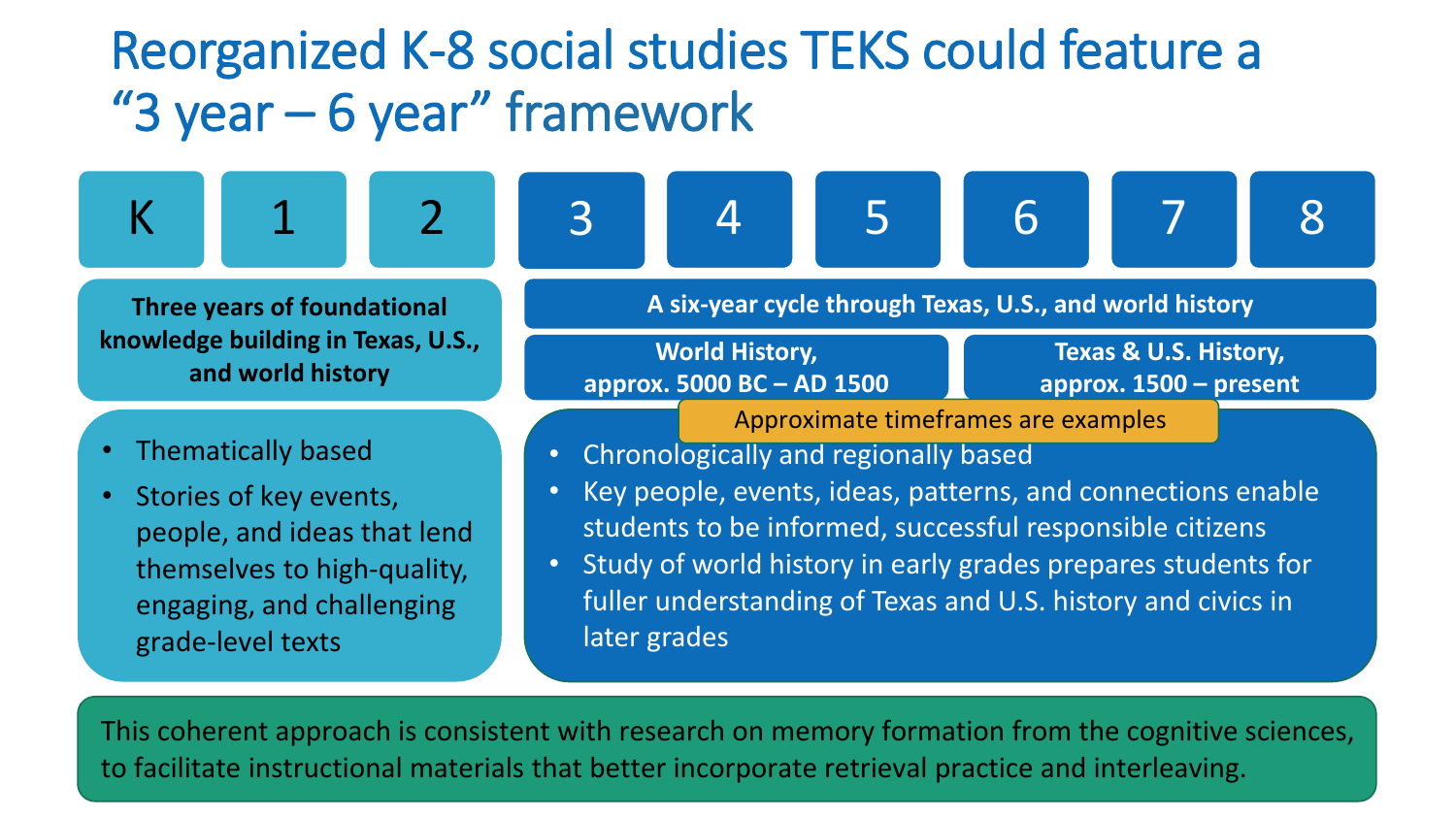# Possible New Structure Compared with Current TEKS

| <b>Current TEKS</b>                     | K-2 themes are<br>examples | <b>Focus on Fundamentals</b>                            |
|-----------------------------------------|----------------------------|---------------------------------------------------------|
| <b>Rules and communities</b>            | Kindergarten               | People and events from Texas, U.S., and the<br>world    |
| Families, leaders, & communities        | Grade 1                    | Cultures of Texas, U.S., and the world                  |
| Communities and citizenship Individuals | Grade 2                    | Movement and migration in Texas, U.S. and<br>the world  |
| & communities past and present Texas    | Grade 3                    | Ancient and classical civilizations,<br>5000 BC-AD 500s |
| history survey                          | Grade 4                    | Civilizations in transition, 400s-1400s                 |
| U.S. history survey                     | Grade 5                    | Early modern world, 1300s-1500s                         |
| World cultures                          | Grade 6                    | Texas and the U.S., 1400s-1800                          |
| Texas history survey                    | Grade 7                    | Texas and the U.S., 1800-1900                           |
| U.S. history to 1877                    | Grade 8                    | Texas and the U.S., 1900-today                          |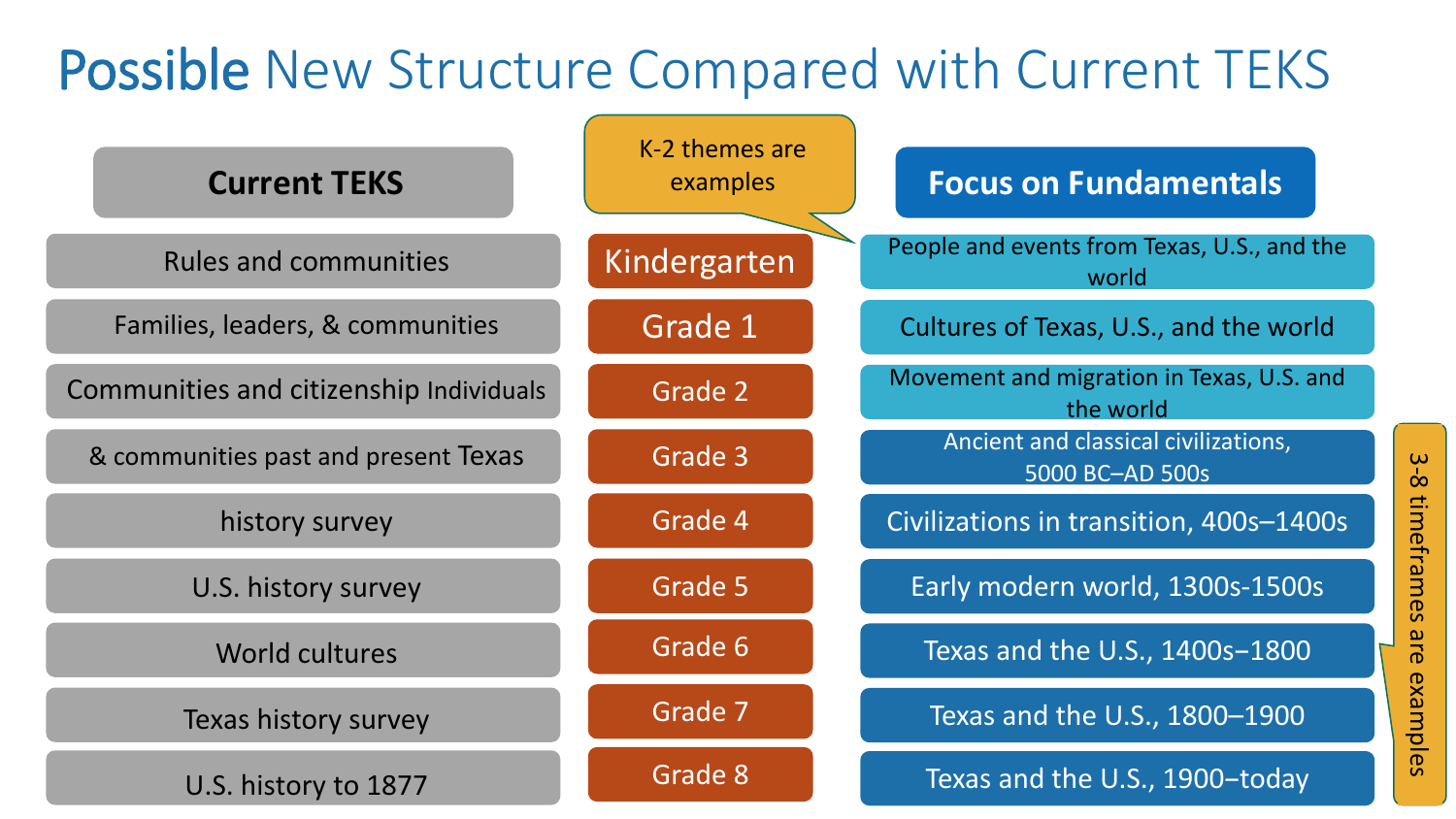# Kindergarten – Grade 2

**Possible Foundational Knowledge Building Themes and Illustrative Examples**

| Kindergarten                                                                                                                                                                                                                                     | Grade 1                                                                                                                                                                                                                                      | Grade 2                                                                                                                                                                                                                                                                                |
|--------------------------------------------------------------------------------------------------------------------------------------------------------------------------------------------------------------------------------------------------|----------------------------------------------------------------------------------------------------------------------------------------------------------------------------------------------------------------------------------------------|----------------------------------------------------------------------------------------------------------------------------------------------------------------------------------------------------------------------------------------------------------------------------------------|
| Theme: People & Events                                                                                                                                                                                                                           | Theme: Culture                                                                                                                                                                                                                               | <b>Theme: Movement</b>                                                                                                                                                                                                                                                                 |
| <b>World Geography</b><br>$\bullet$<br>Ancient Egypt, Middle East &<br>$\bullet$<br><b>Mediterranean Peoples</b><br>• American Historical Figures<br>• Texas Historical Figures<br><b>American History Events</b><br><b>Texas History Events</b> | <b>Early Human Culture</b><br><b>Agricultural Revolution</b><br><b>Ancient Greek Culture</b><br><b>World Religions</b><br><b>Ancient Maya Culture</b><br><b>Native Americans of Texas</b><br><b>English and Spanish Colonial</b><br>Cultures | <b>Empire of Alexander the Great</b><br><b>Marvels of Roman Engineering</b><br>• Ancient China: Grand Canal, Silk<br>Road, Great Wall<br>• First Peoples Arrive in Americas<br><b>European Exploration of Americas</b><br>• American Indian Removal<br>Migration to Texas and the West |

Bulleted lists are illustrative examples. SBOE work groups will make specific recommendations.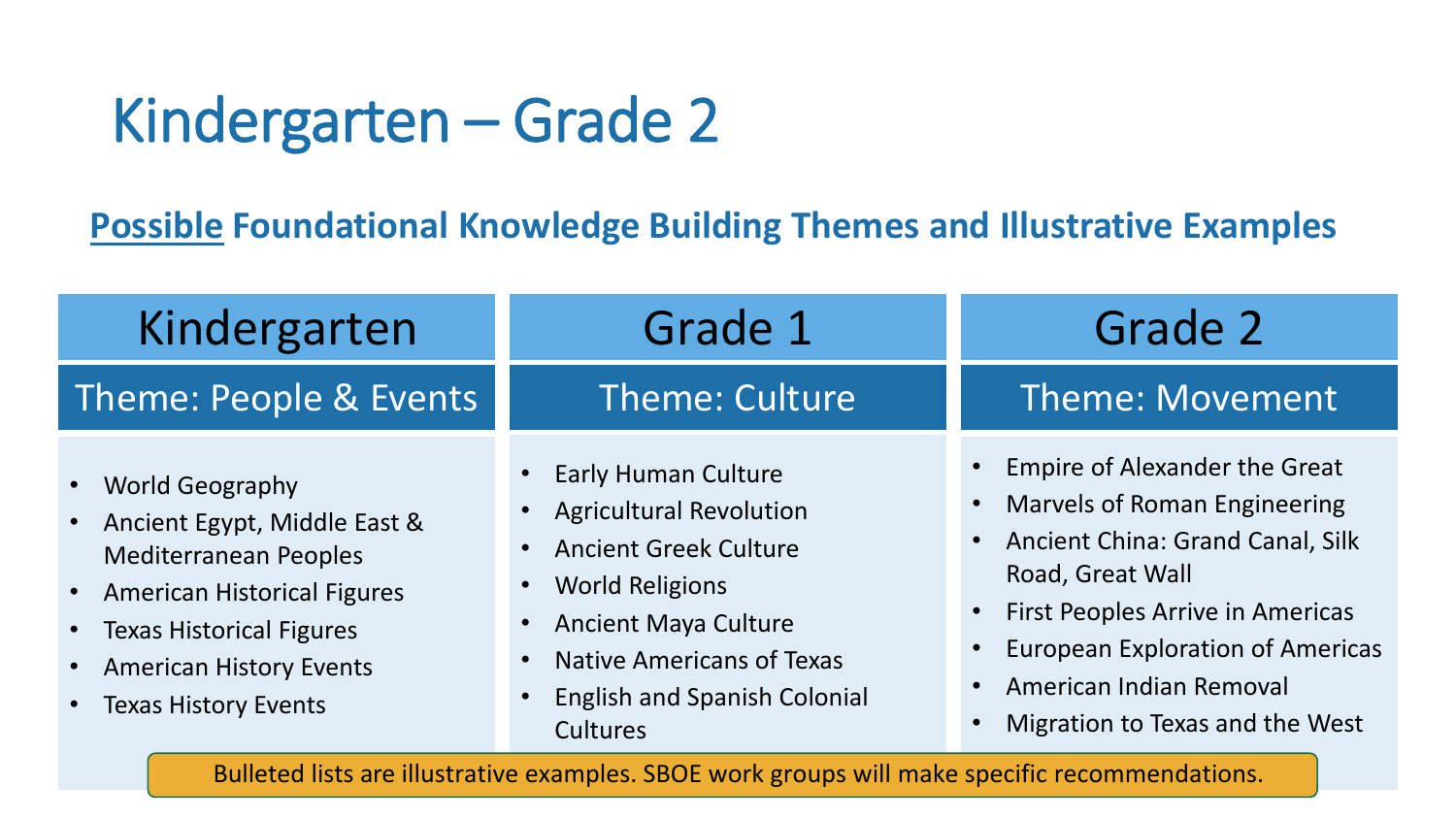# Grades 3 – 8

**Possible Grade Level Chronology & Regional Focus Areas for History of the World, United States, and Texas**

## Grades 3 – 5

## World History

**Gr 3: Ancient & Classical Civilizations, 5000 BC to AD 500s—**Middle East, Egypt, Greece, Rome, world religions, India, China

#### **Gr 4: Civilizations in Transition, 400s to 1400s—**

Byzantine Empire, Medieval Europe, Muslim Empires & the Crusades, African States, Mongols, Ming China

#### **Gr 5: Early Modern World, 1300s to 1500s—** Renaissance, Reformation, absolutism, British history, Ottoman Empire, American Indians

## Grades 6 – 8

## Texas & U.S. History

**Gr 6: Texas & U.S. History, 1400s to 1800—**Age of Exploration, Spanish Texas, 13 colonies, French & Indian War, American Revolution, U.S. Constitution **Gr 7: Texas & U.S. History, 1800 to 1900**—War of 1812, Westward expansion, Texas Revolution & Republic, slavery, sectionalism, Civil War & Reconstruction in Texas and U.S., Industrial Age, Progressive Era **Gr 8: Texas & U.S. History, 1900 to today—**World War I, Great Depression, World War II, Texas's contributions in World War II, Cold War, Civil Rights Movement in Texas and the U.S., Texas energy boom, 9/11

Topics are illustrative examples. SBOE work groups will make specific recommendations.